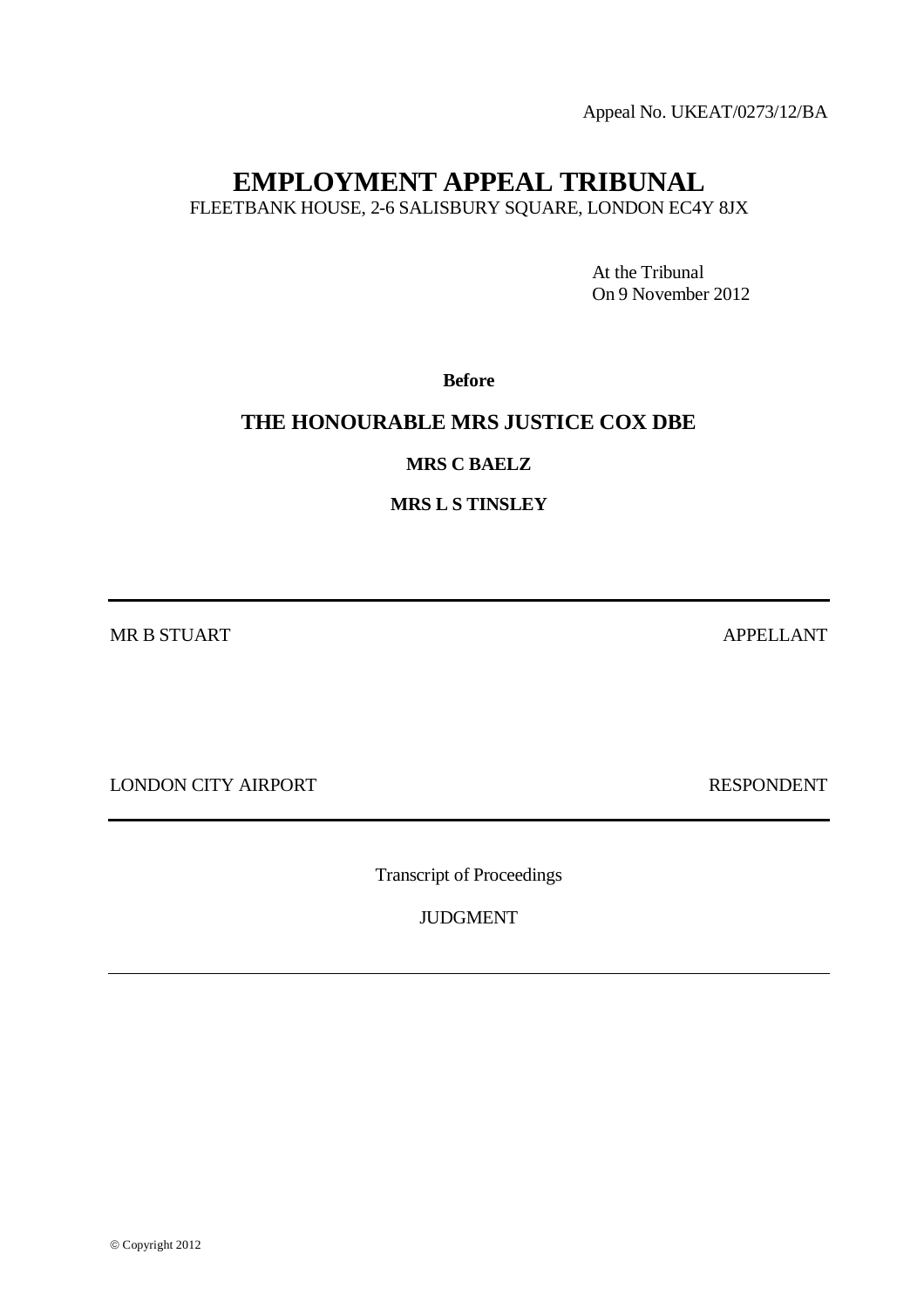# **APPEARANCES**

For the Appellant MS NABILA MALLICK (of Counsel) Direct Public Access

# For the Respondent MR JOHN MEHRZAD (of Counsel) Instructed by: EEF Broadway House Tothill Street London

SW1H 9NQ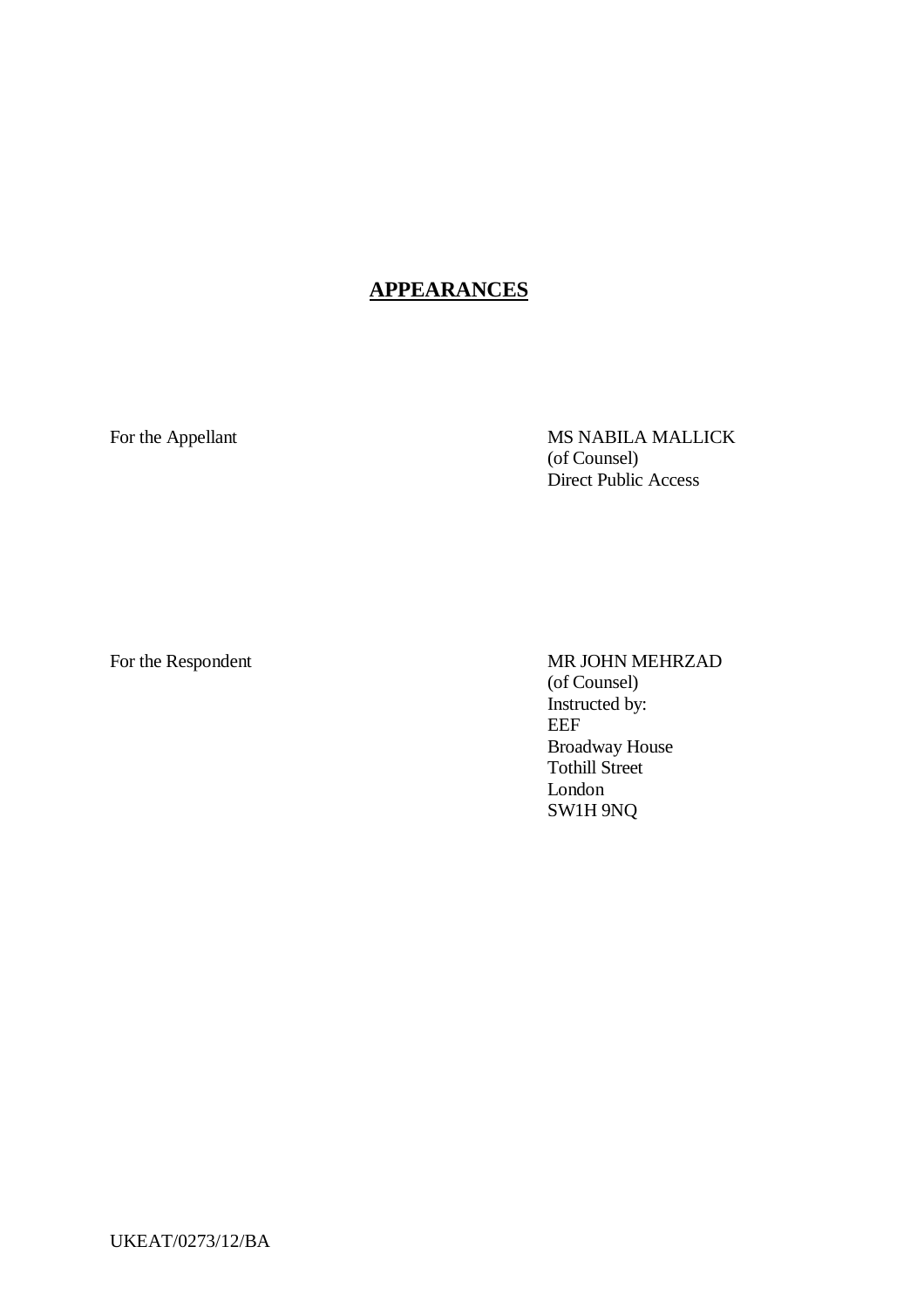# **SUMMARY**

# **UNFAIR DISMISSAL – Reasonableness of dismissal**

The Claimant's claim of unfair dismissal was dismissed because the Tribunal found that his employers' decision, that he had acted dishonestly and in breach of trust, was based on reasonable grounds, after a reasonable investigation. The Claimant's appeal was allowed to proceed to a full hearing on one issue, namely whether the Tribunal's decision that the employers' investigation into the allegation of gross misconduct was a reasonable investigation, was a decision that was reasonably open to them, on the evidence and findings made.

In the particular circumstances of this case, and where the Claimant had asked for further investigations to be carried out which would support his account that he was at no time acting dishonestly, his employers' failure to do so was held, on appeal, to be objectively unreasonable and the Tribunal's conclusion to the contrary was unsustainable. The EAT unanimously agreed that this was one of those rare cases where they should interfere with the ET's decision on this issue.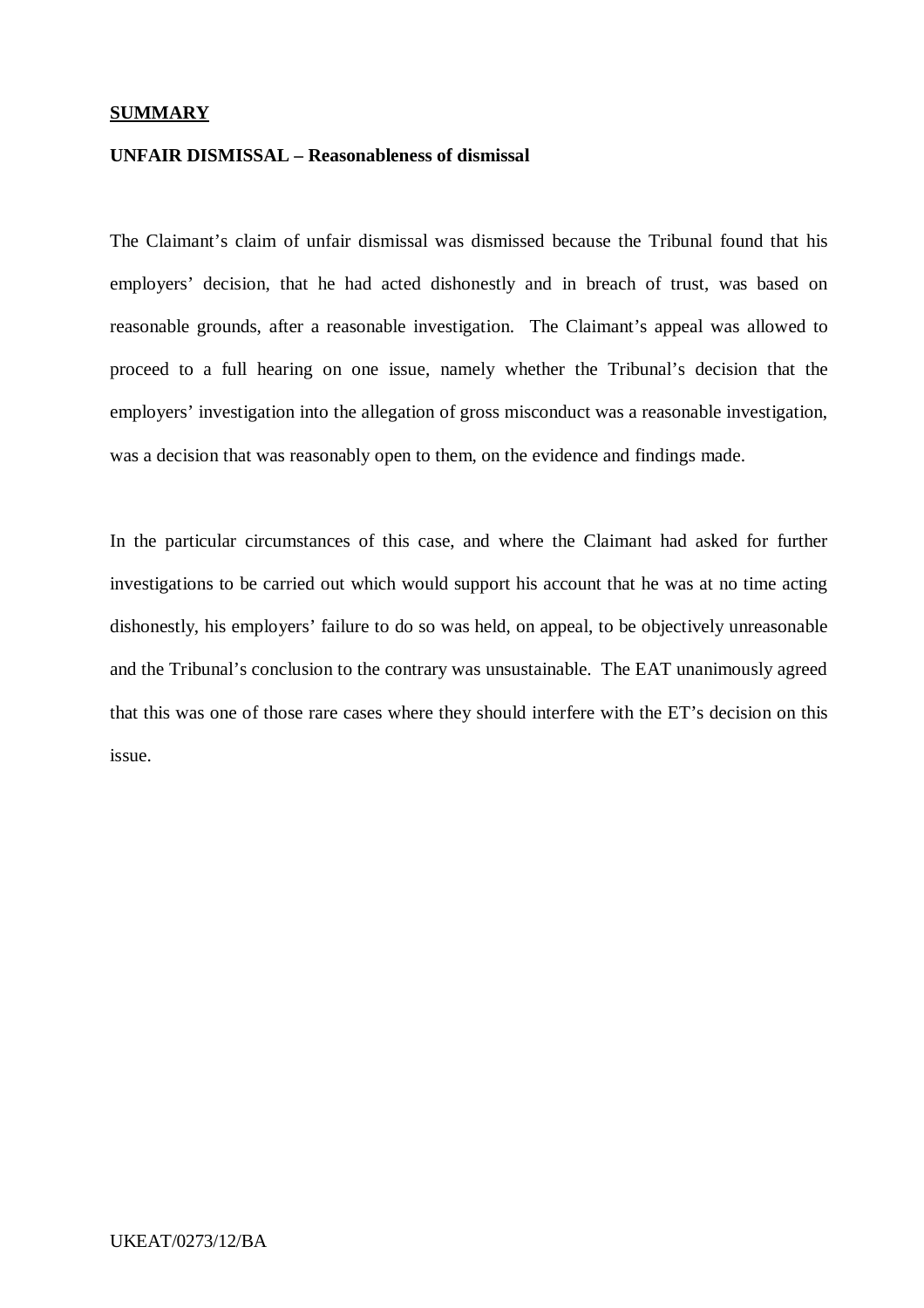#### **THE HONOURABLE MRS JUSTICE COX DBE**

#### **Introduction**

1. The Claimant, Brian Stuart, is appealing against the judgment of the East London Employment Tribunal, promulgated with reasons on 23 September 2011, dismissing his claim for unfair dismissal.

2. The central issue is the reasonableness of the Respondent's investigation into an allegation of dishonesty and breach of trust against this Claimant. The stark question for us to determine is whether, in the particular circumstances of this case, the Employment Tribunal's decision, that the Respondent's belief as to the Claimant's misconduct was a reasonable belief arrived at following a reasonable investigation, was a decision which was reasonably open to them on the evidence; and therefore whether it is a decision with which this Appeal Tribunal should interfere.

3. Before turning to the facts we make it clear that, at the sift stage, the challenge to the Tribunal's decision was permitted to proceed to a full hearing on that one issue, namely the reasonableness of the Respondents' investigation. That is the challenge which is apparent from the grounds of appeal. We mention that because Ms Mallick, appearing for the Claimant, included in her skeleton argument challenges to other aspects of the Tribunal's decision, in particular their findings that the Claimant had had an opportunity to be heard in the disciplinary process, and that dismissal was within the range of reasonable responses. When we raised this with her she accepted that those criticisms had not been made in the Notice of Appeal, and she did not seek permission to amend her Notice in order to argue them. She did not pursue them before us and we shall therefore say no more about them.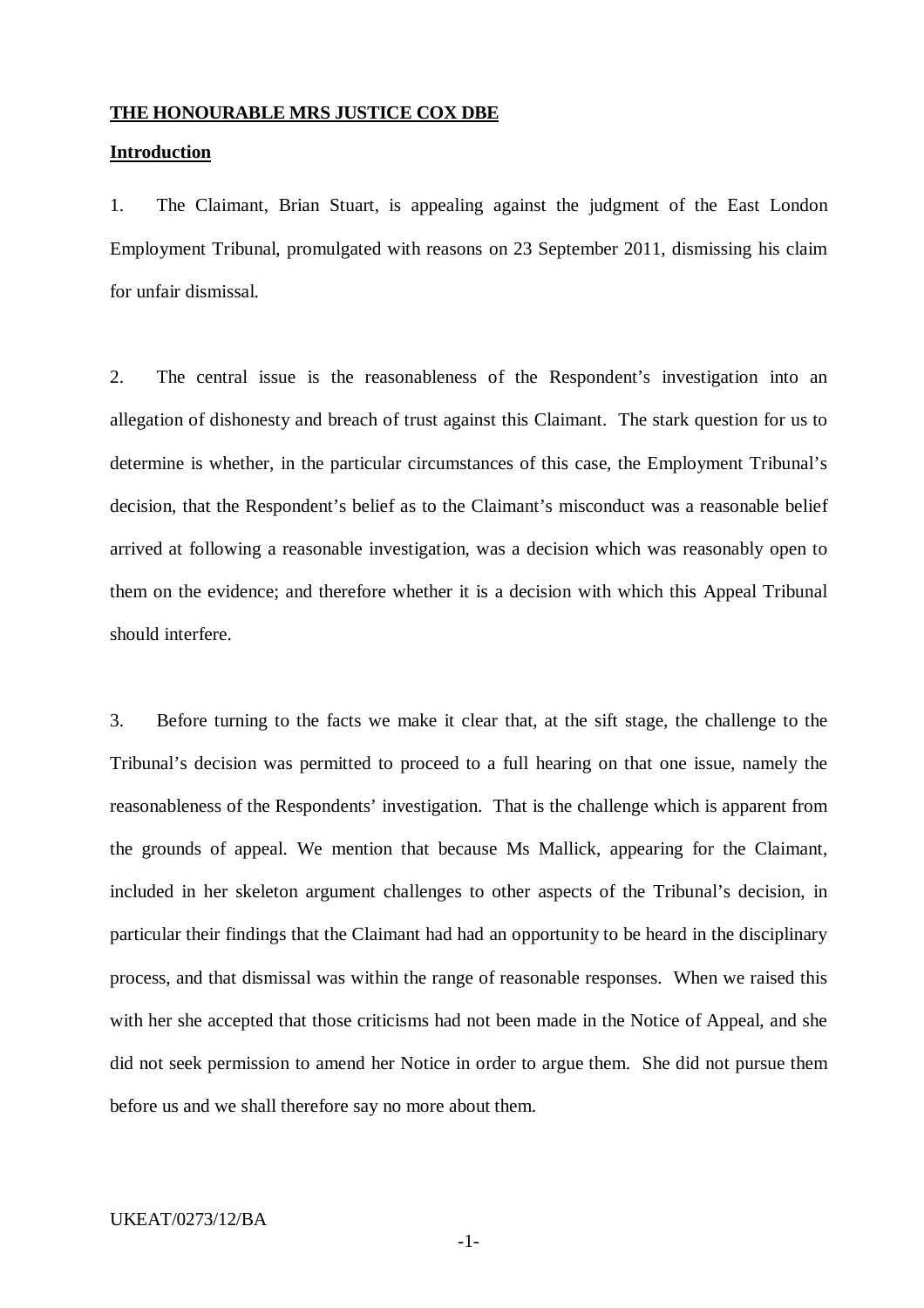# **The facts**

4. On the evidence the Tribunal found the following facts.

5. The Claimant had worked for the Respondent as a Ground Services Agent since October 2005. He was one of 430 employees working in the Ground Services Department at London City Airport. He had an unblemished record of service and the most recent staff appraisal graded him as 'excellent'.

6. The Tribunal set out the Claimant's account of events and it is not disputed that this was the account he gave at the investigative stage. On the evening of 21 December 2009 the Claimant entered Nuance, the duty free shop, to buy some Christmas presents. He chose some items which he stated that he held at all times in his hands; he accepted that he did not use a basket. He first went to pay for them at an un-manned till point, where he queued with another customer before a member of staff told him to go and pay at another till point because that one was closed. He moved over to a different till and began to queue again. During the whole of this period he stated that the items he had chosen were clearly visible in his hands.

7. What then happened was that he was beckoned over to a seating area immediately outside the shop by another Nuance staff member called Lynette, where she had a conversation with him about the snowy conditions at the airport that day. The Claimant then realised that he was due back from his break shortly and he moved to a refrigerated counter nearby to buy a drink. He still held in his hands the items for which he intended to pay. However, while he was selecting a drink, a police officer came to speak to him, on the basis that he was suspected of dishonestly removing goods from Nuance without paying for them.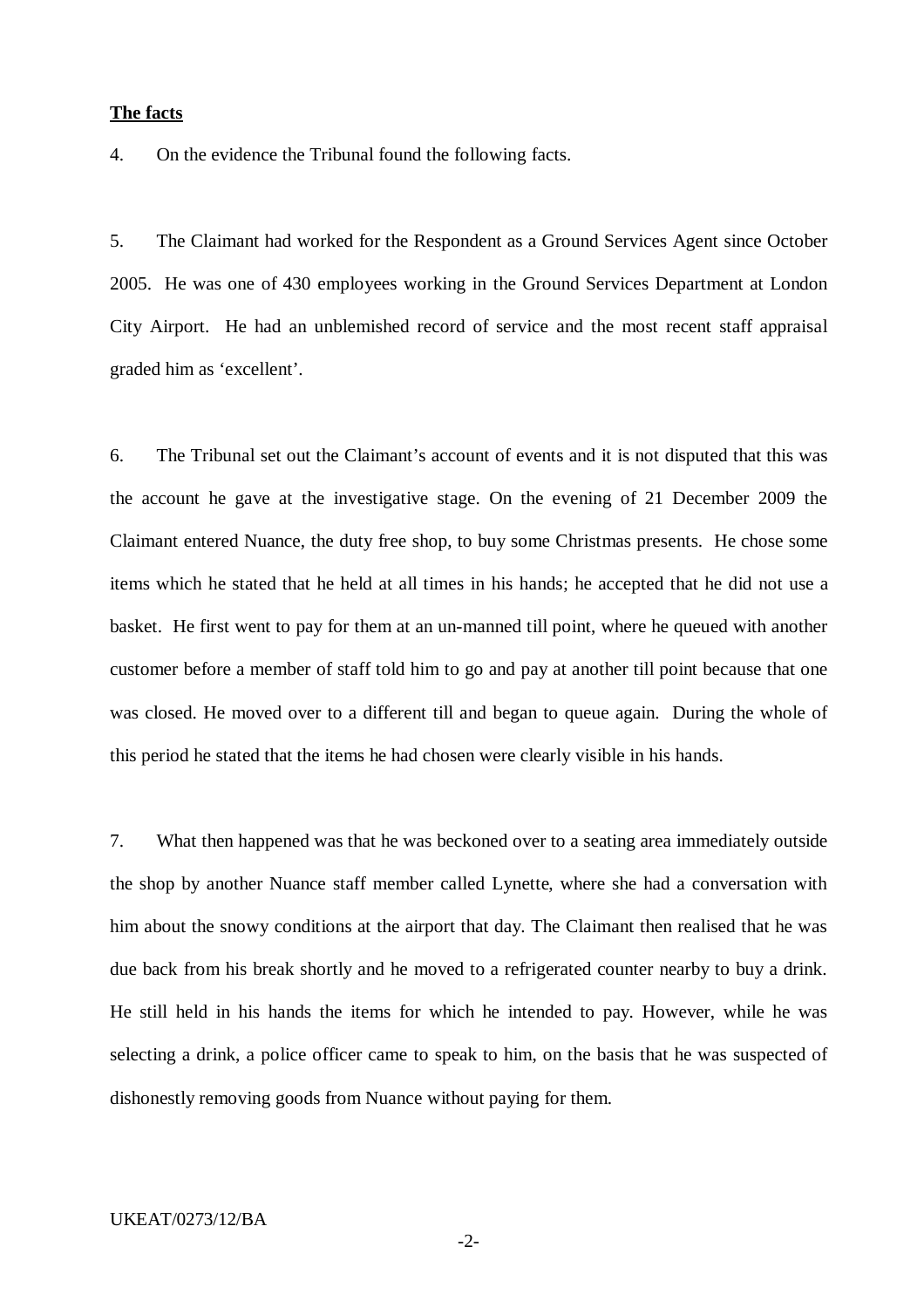8. The Respondents were informed and the Claimant was suspended on full pay, with effect from 21 December, pending an investigation into alleged gross misconduct involving breach of trust.

9. The matter was then investigated by the Respondents, as his employers. Statements were taken from Mr Gilani, the Nuance store manager, and from a Nuance staff member, Ms Adenike Adenekan. Strangely, in view of the significance of her evidence, which was very much in dispute, Ms Adenekan did not give evidence, either at the disciplinary hearing or before the Tribunal. Mr Gilani did, on both occasions, and the Tribunal also had his statement which had been made at the time. Mr Gilani's evidence was that Ms Adenekan had reported concerns that an airport employee inside the shop, later accepted to be the Claimant, was secreting items from the purchasing section under his jacket. The Claimant vigorously denied that. As a result of Ms Adenekan's report Mr Gilani went on to the shop floor, where he stayed for between 10 and 15 minutes. During that time he saw that there were no other customers in the shop and no queues. He stated that baskets were available for customers but that the Claimant was not carrying a basket.

10. It is common ground that, save for noticing that the Claimant was not carrying a basket, which was not in dispute, Mr Gilani did not himself see the Claimant do anything suspicious while he was there. He then gave Ms Adenekan the task of watching the Claimant and left the shop. A short while later Ms Adenekan came to find him to say that the Claimant had left the shop and that she was 100% certain that he had taken items from the shop. Mr Gilani then approached airport security and the police became involved. The Tribunal accepted Mr Gilani's account of events.

#### UKEAT/0273/12/BA

-3-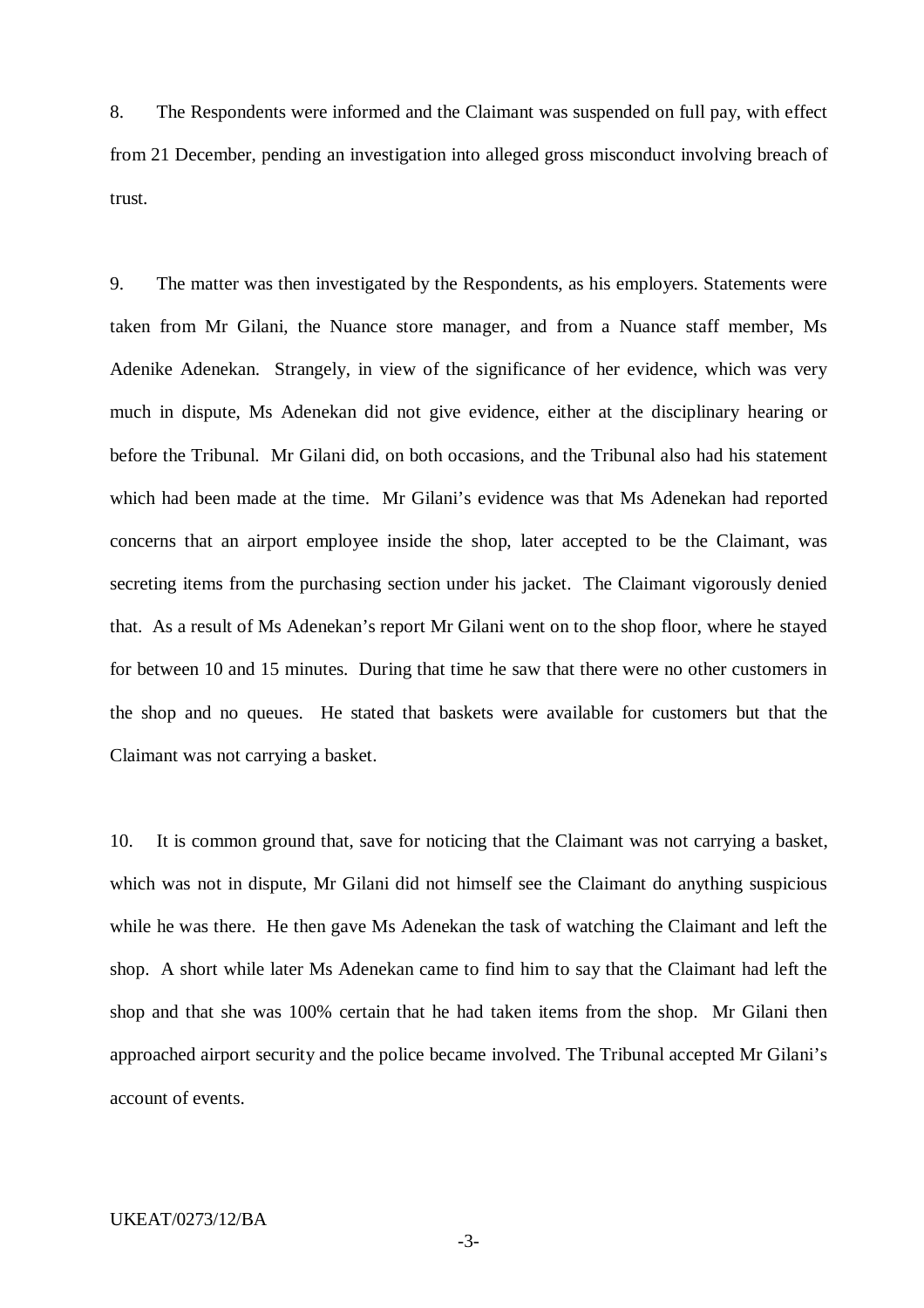11. The Claimant attended a disciplinary hearing held by Mr Dodds on 19 January 2010. In advance of this hearing, Mr Dodds had read the statements from Mr Gilani and Ms Adenekan and had also read a statement from the Claimant. The statements were apparently before the Tribunal, as were the notes of the disciplinary hearing, but we have not been taken by counsel for either party to any of those documents. At the Tribunal Mr Dodds gave evidence that the Claimant did not believe he had actually left the shop. While he accepted that he had moved over to the drink counter, he insisted that he still intended to pay for the items he was holding and he thought he was still within the general shop area. The Claimant pointed out that he had made many purchases from the shop previously and he produced documentary evidence showing that he had always paid for them.

12. In view of the Claimant's assertions as to the layout, Mr Dodds adjourned the disciplinary hearing to go and look at the layout himself. In his view the shop had clear boundaries. In particular he found that there was a line of black mosaic tiles edging the shop, which effectively separated the retail units from the general area. In addition, staff in the different stores wore different uniforms and there were different store signs above each one. Mr Dodds concluded that the Claimant had therefore left the boundaries of Nuance without paying for the goods. He summarily dismissed the Claimant on the basis that there had been a clear breach of trust. There were clear boundaries between the stores and the Claimant had definitely left the duty free shop boundaries. At paragraph 18 the Tribunal found as follows:

#### **"Mr Dodds believed Mr Gilani's evidence that there was no intention by the Claimant to pay for the goods and he believed this over the Claimant's contention to the contrary."**

13. It is common ground before us that the breach of trust found to have occurred in this case was based entirely on what Mr Dodds regarded as dishonest conduct by this Claimant. It is also clear that Mr Gilani's conclusion, accepted by Mr Dodds, as to the Claimant acting dishonestly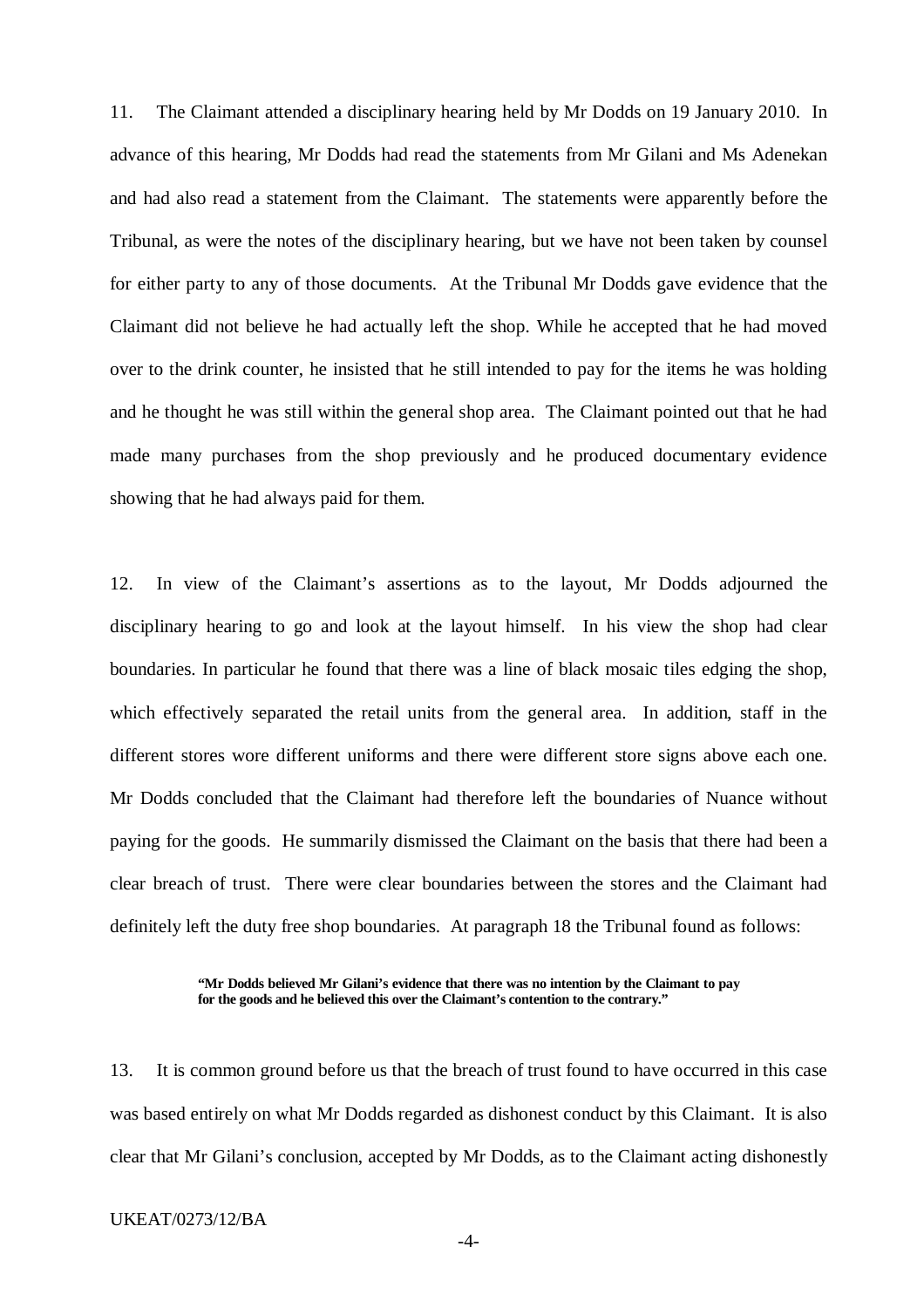and having no intention of paying for the goods, was based at least in part on the allegation contained in Ms Adenekan's statement, that this Claimant had concealed items under his jacket before he left the store. In relation to dishonest conduct that observation, if correct, was clearly consistent with dishonesty.

14. The Claimant appealed against his dismissal, repeating his assertions that there were no clear boundaries marking the different shops and that he was not aware of the boundaries, and maintaining his account that he had always held the goods in his hands and intended to pay for them.

15. The appeal hearing was conducted by Mr Shields. Having heard the Claimant's account of his movements, he too adjourned the appeal in order to go and look at the layout of the store for himself. Having done so, his evidence to the Tribunal was that the statements that he had seen indicated that the Claimant had concealed the items at all times. Further, in his view, the area in which the Claimant was apprehended could not be confused with the duty free shop area. In upholding the decision to dismiss, he based his decision on a number of factors, including the fact that the marking between the shops was clear; that when he was apprehended the Claimant was standing in an area which contained restaurant seating; and that the shops were marked with different lights and there was visible shop front signage.

16. In relation to the three witnesses called by the Respondent the Tribunal found as follows:

**"We found that all three witnesses were consistent as to the tile marking of the boundaries and we accept their evidence on this point. We also find that the Claimant was outside this boundary and we find that at the point he was apprehended he had not paid for the goods. Mr Shields accordingly upheld the dismissal."**

UKEAT/0273/12/BA 17. In his ET1 the Claimant complained that his dismissal was unfair. He maintained his assertion that the shop boundaries were not clearly marked, and he alleged that the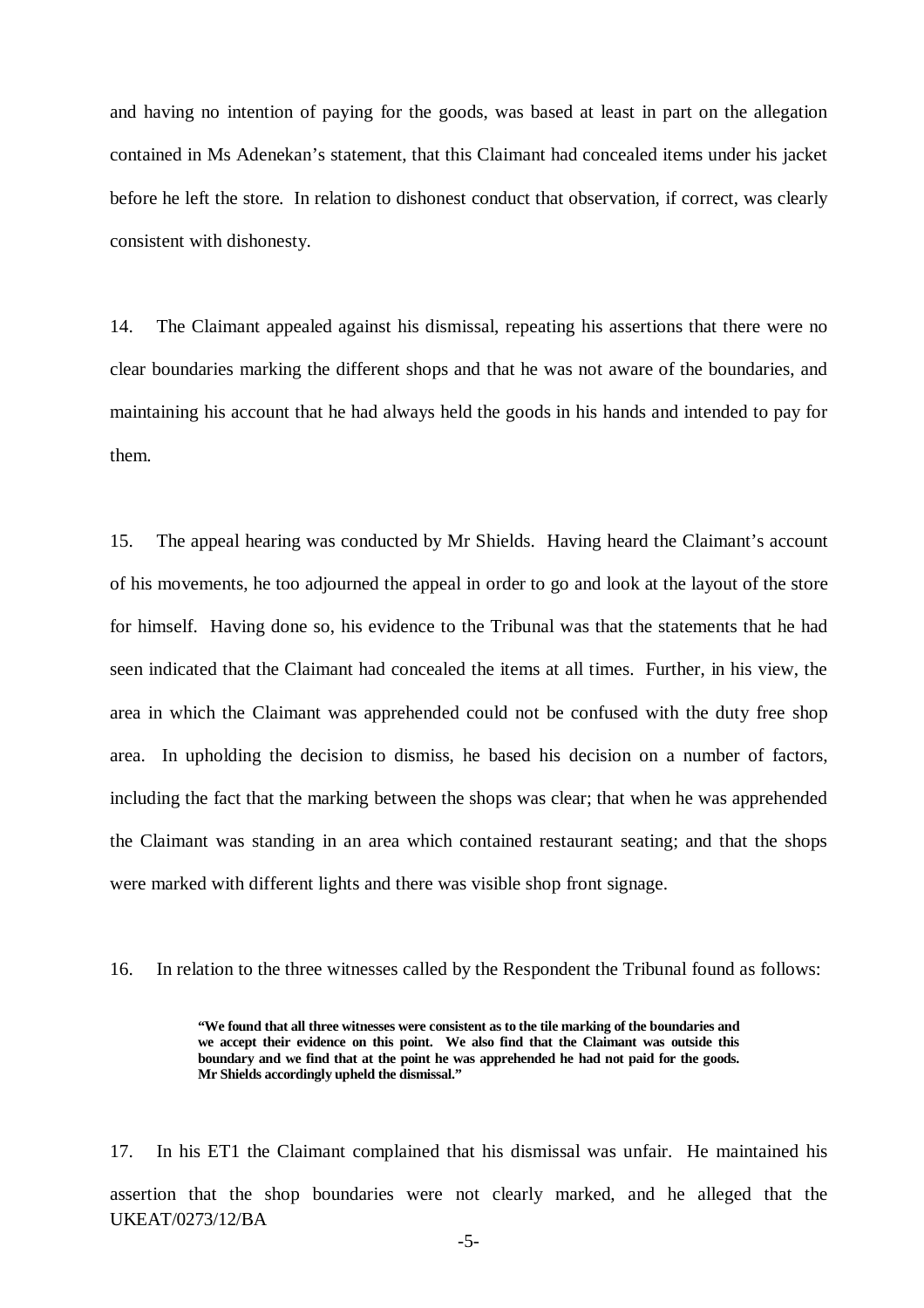Respondent's investigation was not sufficiently thorough to permit the finding of dishonest conduct and breach of trust. In particular, he complained that the Respondent failed to question the cashier at the till point, where he had initially gone to pay for the items, or the staff member, Lynette, to whom he had gone to speak. He also alleged that the Respondent failed to obtain and consider relevant CCTV footage, which would have shown his movements inside the store and would have supported his account that he had never attempted to conceal any item.

#### **The Tribunal's decision**

18. There is no dispute that the Tribunal had regard to the relevant legal principles, which are well known and long established. It was accepted that the Respondent had shown the reason for this Claimant's dismissal to be a potentially fair reason, namely gross misconduct. The Tribunal therefore had to determine whether the dismissal was fair in accordance with section 98(4) of the **Employment Rights Act 1996**; that is whether in all the circumstances, including the size and administrative resources of the employers' undertaking, the employer acted reasonably or unreasonably in treating the Claimant's misconduct as a sufficient reason for dismissing the employee and whether his dismissal was in accordance with the equity and substantial merits of the case.

19. They directed themselves to the cases of **BHS v Burchell** [1978] IRLR 379 and **Sainsbury's Supermarket Ltd v Hitt** [2003] IRLR 23. They held that the question they had to determine was whether the Respondent had a genuine belief as to the Claimant's misconduct based on reasonable grounds and following a reasonable investigation. It was necessary to decide whether, throughout the entire disciplinary process, the procedure adopted by the Respondent and the decision to dismiss were reasonable and were within the band of reasonable responses of a reasonable employer.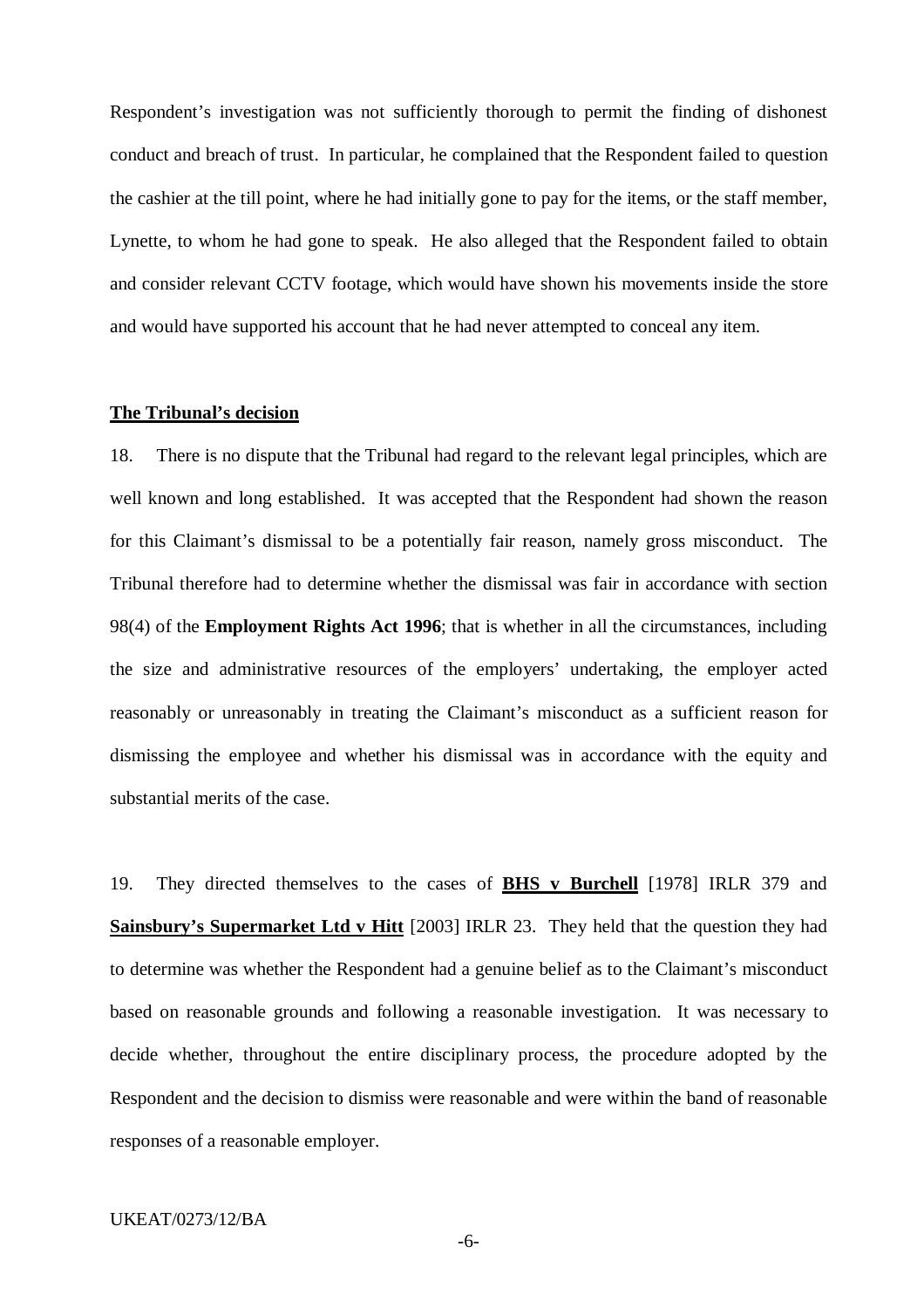20. The Tribunal correctly directed themselves that it was not for them to carry out any further investigation, and that they should not substitute their own standards as to what was an adequate investigation. The investigation had to be judged on the basis of what "...could be objectively expected of a reasonable employer". They further noted that the fact that the Claimant was subsequently acquitted of the criminal charge of theft, as this Claimant was, could not affect the fairness of otherwise of the Respondent's decision to dismiss summarily for breach of trust at the time that decision was made.

21. The Tribunal found that both Mr Dodds and Mr Shields had a genuine belief in the Claimant's misconduct. They then dealt with the Claimant's complaints concerning the reasonableness of the investigation as follows:

> **"25. The Claimant made a number of challenges to the reasonableness of the investigation and we have considered whether the Respondent's failure to carry out the steps the Claimant suggested were sufficient to make their belief unreasonable or make their investigation a flawed one. To deal with these in turn:**

**(i) The failure to interview the other shop tellers in Nuance. We find that the Respondent had evidence from Mr Gilani and Ms Adenikan. This contradicted the Claimant's statements. The Respondent was entitled to go no further in their investigation and it was reasonable to rely on this evidence alone without seeking any further evidence.**

**(ii) Failure to interview Lynette. The conversation with Lynette took place outside Nuance. It was not disputed that the Claimant was in this area. It is not therefore relevant evidence which would have helped the Respondent make its case any further.**

**(iii) They did not obtain CCTV footage. It was agreed that there was no CCTV footage available to the shop that could have been available for the central area. Mr Dodds' evidence was that from his view it would not have added anything. We consider had the Respondent looked at it, it could have shown two things:**

- **(i) were the goods concealed and**
- **(ii) were the tile markings clear**

**(iv) In relation to the tile markings both Mr Dodds and Mr Shield inspected the site themselves and were able to form a direct view of the boundary issue. They did not believe the Claimant having viewed the space for themselves. It was reasonable for them, having formed a view therefore for the Claimant's credibility on this point not to go any further and to view the CCTV footage in relation to the concealment of goods. While we consider that some employers would have done so the failure to do so is not so unreasonable as to render the process unfair in these circumstances."**

UKEAT/0273/12/BA 22. The Tribunal's finding as to the CCTV footage, referred to at subparagraph (iii) is unclear. However, it is common ground before us that, while there was no footage for the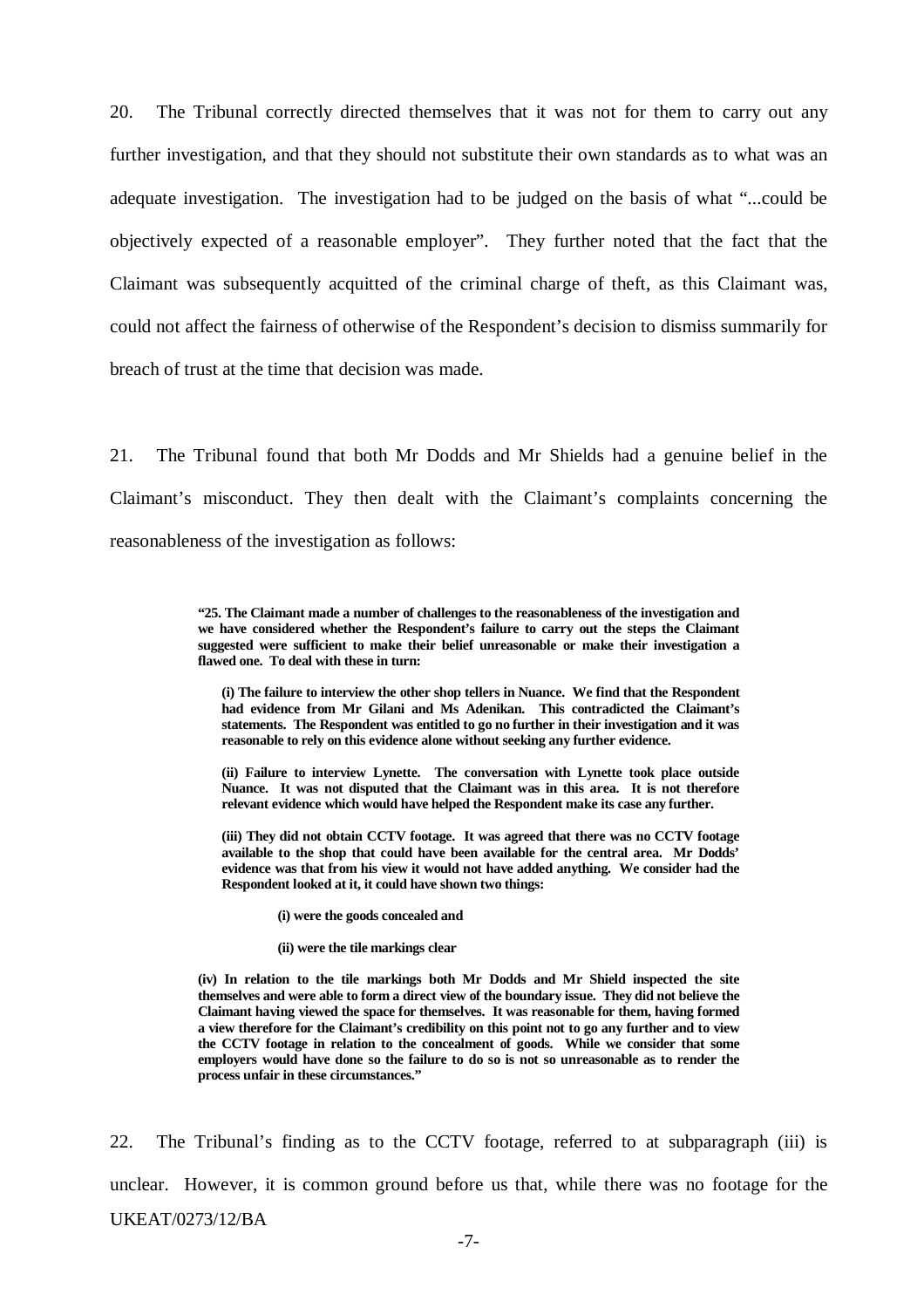central area outside the shop, the CCTV footage to which Mr Dodds referred as not adding anything was the CCTV footage from inside the shop, which was available.

23. The Employment Tribunal then went on to find that this Claimant was given every opportunity, at both the disciplinary and the appeal hearings, for his case to be heard. They therefore found that aspect of the process to be fair. They also found that the decision to dismiss was within the range of reasonable responses, stating as follows at paragraph 27:

> **"We find that in this case dismissal was within the reasonable range of responses. As this is an issue of honesty and the Claimant was employed in a position of trust we cannot say that no reasonable employer would have dismissed on these facts."**

#### **The appeal**

24. On behalf of the Claimant, Ms Mallick readily accepts the very high threshold to be crossed in seeking to persuade us that the Tribunal's conclusion as to the reasonableness of this investigation is unsustainable. We were referred in the course of argument to the judgment of the Court of Appeal in **Salford Royal NHS Foundation Trust v Rolden** [2010] IRLR 721 and to the words of Elias LJ at paragraphs 51-52:

> **"It is not disputed that the Tribunal properly directed themselves in accordance with the principles established in** *Burchell v British Home Stores* **as further explained in a case of this kind by** *A v B***. In these circumstances, save at least where there is a proper basis for saying that the Tribunal simply failed to follow their own self direction, the EAT should not interfere with that decision unless there is no proper evidential basis for it or unless the conclusion is perverse. That is a very high hurdle. In** *Yeboah v Crofton* **[2002] RLR 634 Mummery LJ said that this would require an 'overwhelming case' that the decision was one which no reasonable tribunal, properly appreciating the law and the evidence, could have made.**

**In my judgment, that is the test that has to be applied here."**

25. In **Sainsbury's v Hitt**, after referring to the unfortunate lack of clarity in the authorities since **BHS v Burchell**, Mummery LJ said this at paragraphs 29 - 30:

> **"29........Unfortunately, it appears that the law has not been made as clear as it should have been, since experienced members of the Employment Appeal Tribunal have in this case interpreted what was said in** *Madden's* **case, in relation to the objective standards of reasonableness and the range of reasonable responses test, as not applying to the question whether an investigation into the alleged or suspected misconduct was reasonable in the circumstances of the case.**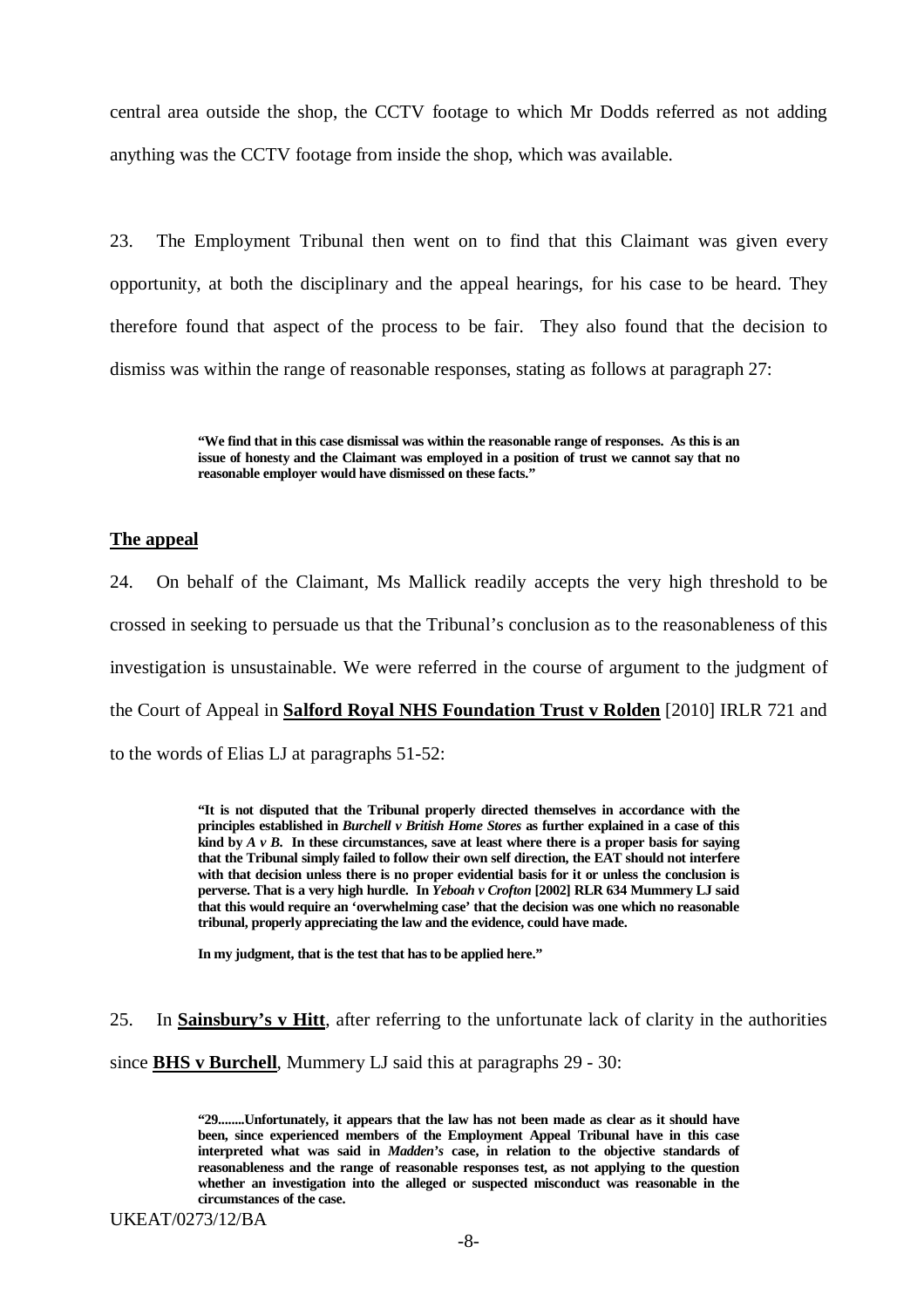**30. In my judgment, the Appeal Tribunal have not correctly interpreted the impact of the decision of the Court of Appeal in** *Madden's* **case. The range of reasonable responses test (or, to put it another way, the need to apply the objective standards of the reasonable employer) applies as much to the question whether the investigation into the suspected misconduct was reasonable in all the circumstances as it does to the reasonableness of the decision to dismiss for the conduct reason."**

26. In this case Ms Mallick submits essentially as follows. The allegation made against this Claimant was a serious allegation of criminal misbehaviour, going directly to his honesty as an employee employed in a position of trust, as the Tribunal found. The Claimant, who had unblemished record of honest service, denied acting dishonestly. It was therefore necessary, in order for the Respondent's investigation to be found objectively to be a reasonable one, for them to investigate all the circumstances carefully. In this case, she submits, it was necessary for the Respondent to do more than simply decide whether the Claimant actually left the boundaries of the Nuance shop without paying for the goods. In particular, there was a significant dispute as to his conduct inside the shop and whether, as alleged, the Claimant had ever sought to conceal the items in his jacket. This allegation went right to the heart of the issue of dishonesty and breach of trust, and the Respondent, as the Claimant's employers, should have done more to investigate it themselves and not simply relied upon the statements given by Nuance staff.

27. She therefore submits that this is one of those rare cases where the Employment Tribunal's conclusion as to the reasonableness of the Respondent's investigation is perverse. Ms Adenekan did not give evidence at the disciplinary hearing and Mr Dodds proceeded on the basis of her written account, accepted by Mr Gilani, when other evidence, readily available and directly relevant to the question of dishonesty and the Claimant's concealment of items in the store, had not been investigated. She relies in this respect on the evidence that the till assistants could have given, to the evidence of 'Lynette' and to the CCTV footage which would have shown the Claimant's movements inside the store.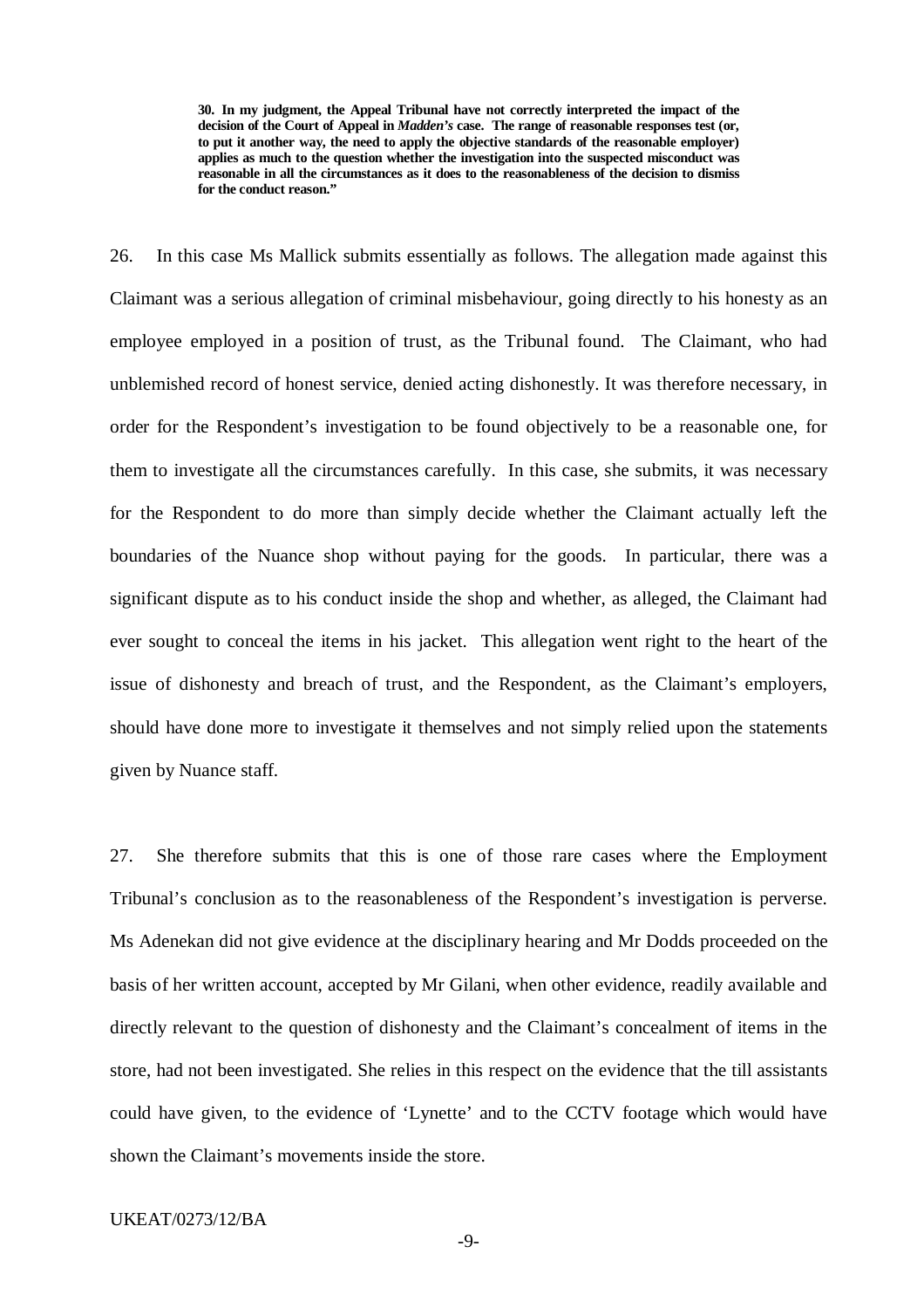28. Ms Mallick drew our attention to a number of authorities in support of these submissions, but she relies principally on the decision of the Employment Appeal Tribunal in the case of **A v B** [2003] IRLR 405 where, at paragraphs 60-61, they said as follows:

> **"60. Serious allegations of criminal misbehaviour, at least where disputed, must always be the subject of the most careful investigation, always bearing in mind that the investigation is usually being conducted by laymen and not lawyers. Of course, even in the most serious of cases, it is unrealistic and quite inappropriate to require the safeguards of a criminal trial, but a careful and conscientious investigation of the facts is necessary and the investigator charged with carrying out the enquiries should focus no less on any potential evidence that may exculpate or at least point towards the innocence of the employee as he should on the evidence directed towards proving the charges against him.**

> **61. This is particularly the case where, as is frequently the situation and was indeed the position here, the employee himself is suspended and has been denied the opportunity of being able to contact potentially relevant witnesses. Employees found to have committed a serious offence of a criminal nature may lose their reputation, their job and even the prospect of securing future employment in their chosen field, as in this case. In such circumstances anything less than an even-handed approach to the process of investigation would not be reasonable in all the circumstances."**

29. She further relies on observations by the Court of Appeal in the **Salford** case, where Elias

LJ said (at paragraph 73):

**"The second point raised by this appeal concerns the approach of employers to allegations of misconduct where, as in this case, the evidence consists of diametrically conflicting accounts of an alleged incident with no or very little other evidence to provide corroboration one way or the other. Employers should remember that they must form a genuine belief on reasonable grounds that the misconduct has occurred. But they are not obliged to believe one employee and disbelieve another. Sometimes the apparent conflict may not be as fundamental as it seems; it may be that each party is genuinely seeking to tell the truth but is perceiving events from his or her own vantage point. Even where that does not appear to be so, there will be cases where it is perfectly proper for the employers to say that they are not satisfied that they can resolve the conflict of evidence and accordingly do not find the case proved. That is not the same as saying that they disbelieve the complainant. For example, they may tend to believe that a complainant is giving an accurate account of an incident but at the same time it may be wholly out of character for an employee who has given years of good service to have acted in the way alleged. In my view, it would be perfectly proper in such a case for the employer to give the alleged wrongdoer the benefit of the doubt without feeling compelled to have to come down in favour of one side or the other."**

#### 30. More recently, in **Crawford v Suffolk Mental Health Partnership Trust** [2012] IRLR

402, the Court of Appeal (Elias LJ) said this, at paragraph 27:

**"Moreover, as I observed in the Court of Appeal in** *Salford* **......, it is particularly important that employers take seriously their responsibilities to conduct a fair investigation where, as is the case here, the employee's reputation or ability to work in his or her chosen field of employment is likely to be affected by a finding of misconduct. The court was approving a passage to that effect in** *A.v B* **..."**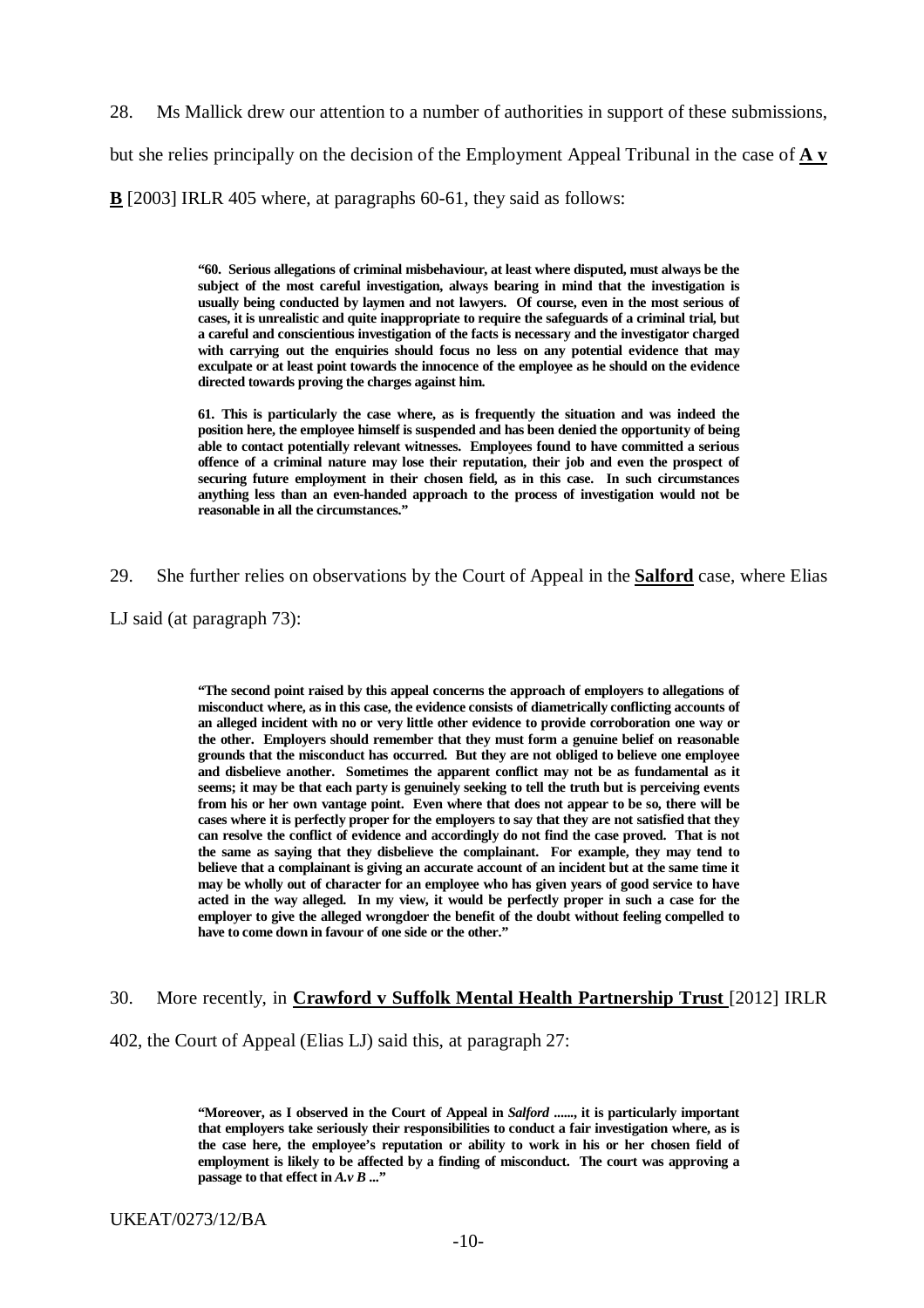31. Relying on these statements, Ms Mallick submits that the Respondents in this case were faced with two conflicting accounts as to what had happened inside and outside the store. Mr Gilani, who had seen nothing untoward himself inside the store, relied upon what he had been told by Ms Adenekan as to the Claimant concealing items under his jacket, which the Claimant consistently denied. He was then told that the Claimant had left the shop without paying for items, which the Claimant explained by reference to matters which were inconsistent with a dishonest intention. In these circumstances, Ms Mallick submits that the Tribunal were in error in holding that the tests in **Burchell** and **Hitt** had been met. The Respondents' failure, as part of their investigation, to obtain and consider important and potentially exculpatory evidence, to which the Claimant as their own employee had referred, and which went to the heart of dishonest intention, rendered that investigation one which fell outside the range of reasonable investigations in such circumstances. The Tribunal's conclusion to the contrary was therefore, in her submission, perverse.

32. On behalf of the Respondent, Mr Mehrzad submits that the Tribunal's reasoning cannot be impugned. It was for this Tribunal to assess the evidence and their judgment should not be subjected to, "pernickety critiques". That submission contained a reference to the decision of the Court of Appeal in **Fuller v London Borough of Brent** [2011] IRLR 414 in which Mummery LJ, giving the judgment of the court, made these observations, so far as material, at paragraphs 28 and 30:

> **"28. The appellate body, whether the EAT or this court, must be on its guard against making the very same legal error as the ET stands accused of making. An error will occur if the appellate body substitutes its own subjective response to the employee's conduct. The appellate body will slip into a similar sort of error if it substitutes its own view of the reasonable employer's response for the view formed by the ET without committing error of law or reaching a perverse decision on that point.......**

> **30.....The ET judgment must be read carefully to see if it has in fact correctly applied the law which it said was applicable. The reading of an ET decision must not, however, be so fussy that it produces pernickety critiques. Over-analysis of the reasoning process; being hypercritical of the way in which the decision is written; focusing too much on particular**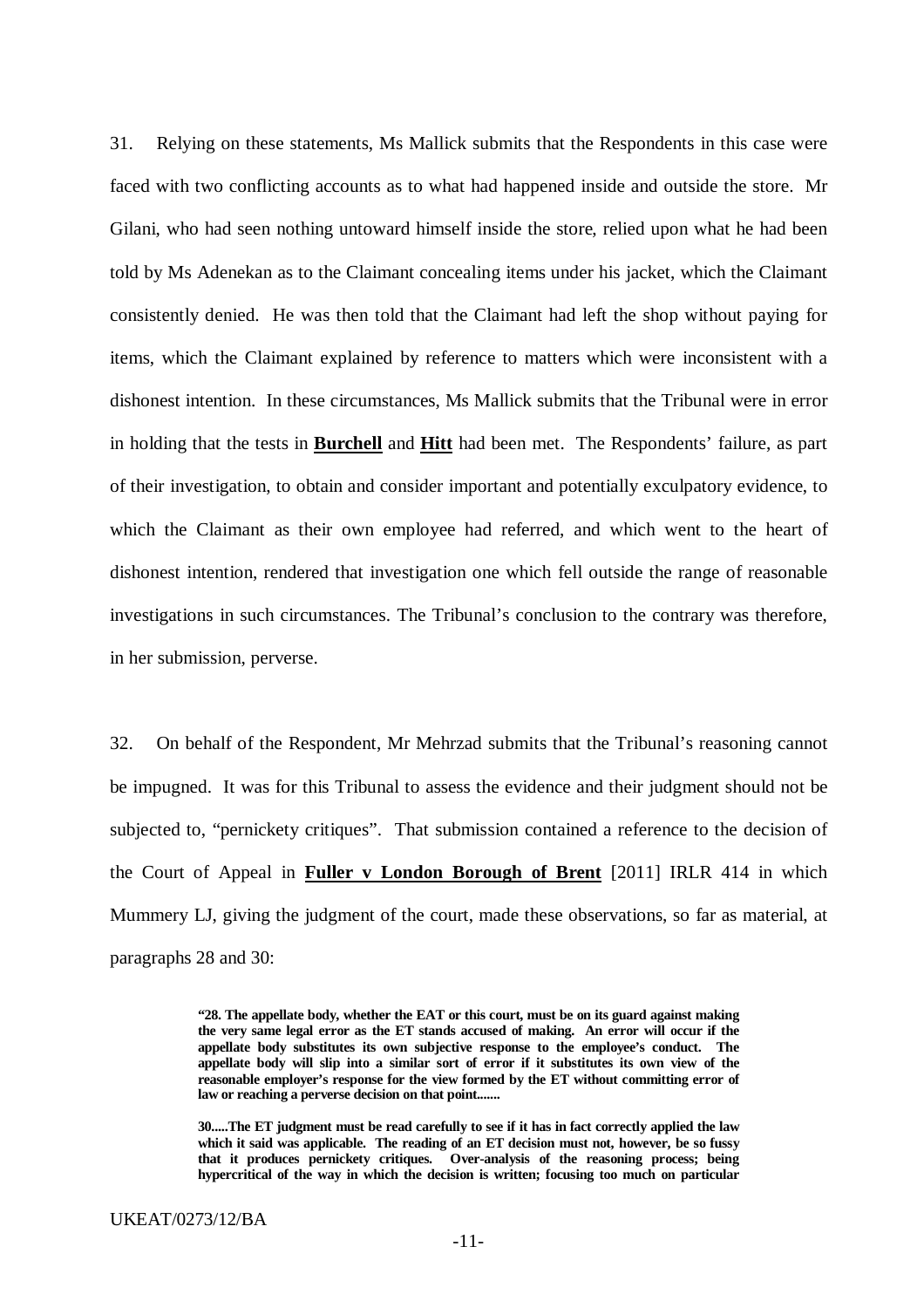**passages or turns of phrase to the neglect of the decision read in the round: those are all appellate weaknesses to avoid."**

33. Such a critique, Mr Mehrzad contends, is what Ms Mallick has presented in this case. This Appeal Tribunal should not over-analyse the Employment Tribunal's reasoning process, which was sufficiently clear, and should not substitute their own views of the evidence and the facts. Mr Mehrzad submits, essentially, that the Tribunal correctly directed themselves as to the relevant law, in particular as to the pitfalls to be avoided. They applied the law correctly to the facts found and arrived at the conclusion that this investigation was reasonable. They took the Claimant's criticisms as to the unreasonableness of the investigation into account, together with his unblemished record, and had regard to all the relevant factors before concluding that the Claimant's dismissal was fair. The appeal should therefore be dismissed.

# **Discussion and conclusion**

34. We have carefully considered the competing submissions of counsel in this case, mindful of the high hurdle that must be crossed if the perversity challenge is to succeed. We are mindful, in addition, of the need not to substitute our own views for those of the Employment Tribunal. As Mummery LJ pointed out in **Hitt**, the reasonableness of the employers' investigation is to be considered by the objective standards of the reasonable employer, having regard to the particular circumstances of the case.

UKEAT/0273/12/BA 35. It is in considering the particular circumstances of this case, however, that we have unanimously concluded that the hurdle has been crossed. We find the submissions of Ms Mallick compelling. The Tribunal recognised, at paragraph 27 of their reasons, that the disciplinary charge brought against this Claimant raised directly a question of his honesty, as an employee with an unblemished record holding a position of trust within the Respondent's Ground Services Department. It is not in dispute that the breach of trust for which this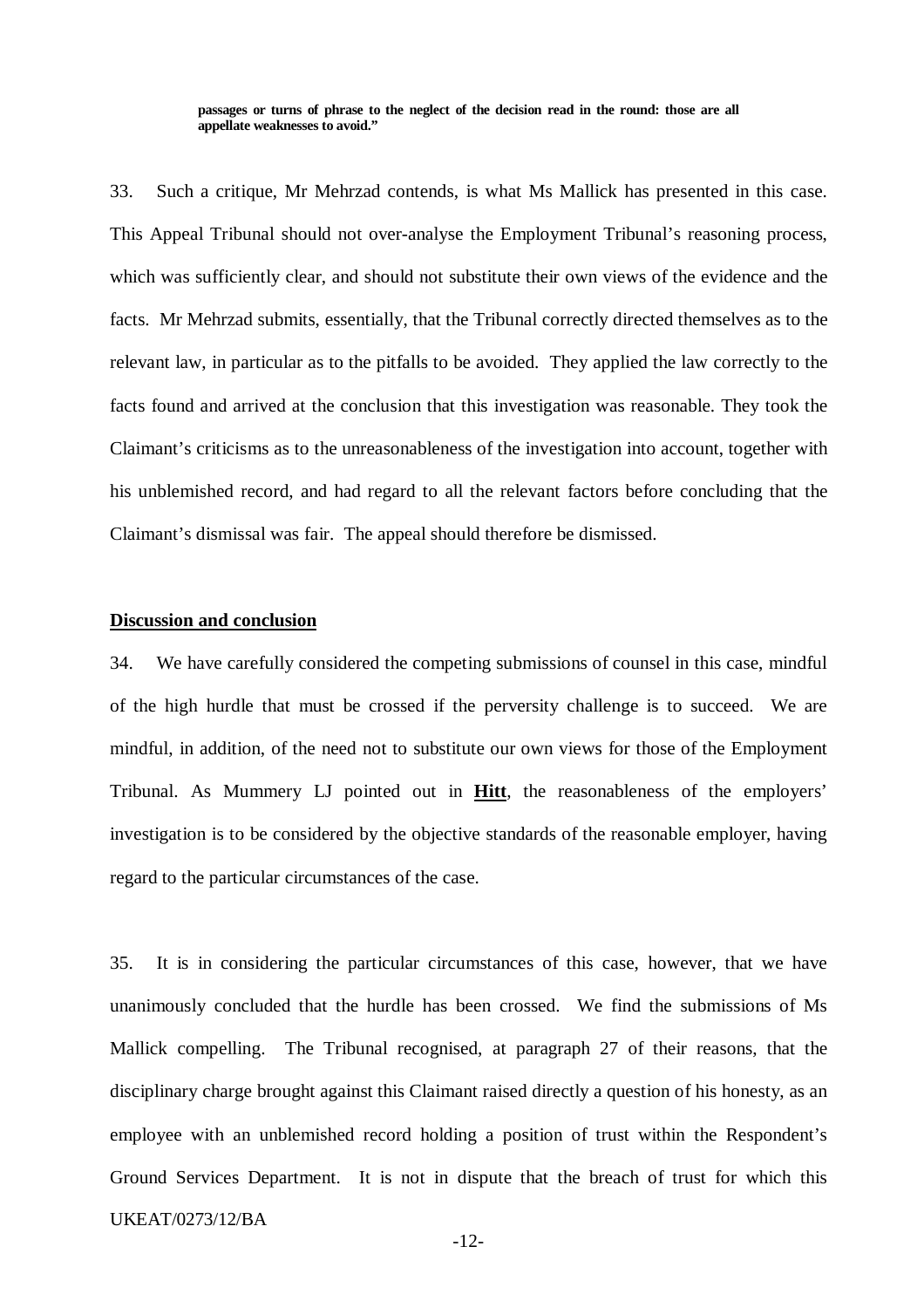Claimant was dismissed was the act of dishonesty he was found to have committed. Nor is it in dispute that Mr Dodds, as the decision maker, took into account in arriving at his decision, the evidence in Mr Gilani's statement concerning the concealment of items by the Claimant under his jacket while he was in the shop. Whether or not the Claimant had in fact concealed those items was therefore an important factor in the Respondent's investigation into an allegation of dishonesty.

36. However, as the Tribunal found, Mr Gilani had not himself seen the Claimant concealing any items under his jacket. At the disciplinary hearing he relied in respect of this allegation on the written statement from Ms Adenekan, who did not give oral evidence either at that hearing or before the Tribunal. Although Mr Gilani had attended the shop floor while the Claimant was inside, and had noted that the Claimant was not carrying a basket, that was not in dispute. The absence of a basket was not, in any event, indicative by itself of a dishonest intention not to pay for the items. Mr Gilani had therefore seen nothing untoward himself while he was inside the shop. Ms Adenekan's subsequent account, that the Claimant had left the shop without paying for the items he was carrying, was found to be the case, although the circumstances in which that had happened were explained by the Claimant by reference to other evidence, which he asked his employers to investigate.

37. We agree that the allegation of concealment, the question whether the goods were at all times being held in his hands and were clearly visible, and the circumstances in which the Claimant moved out of the store without paying for them, were therefore circumstances which, viewed objectively, went right to the heart of the allegation of dishonest conduct and of breach of trust in this case.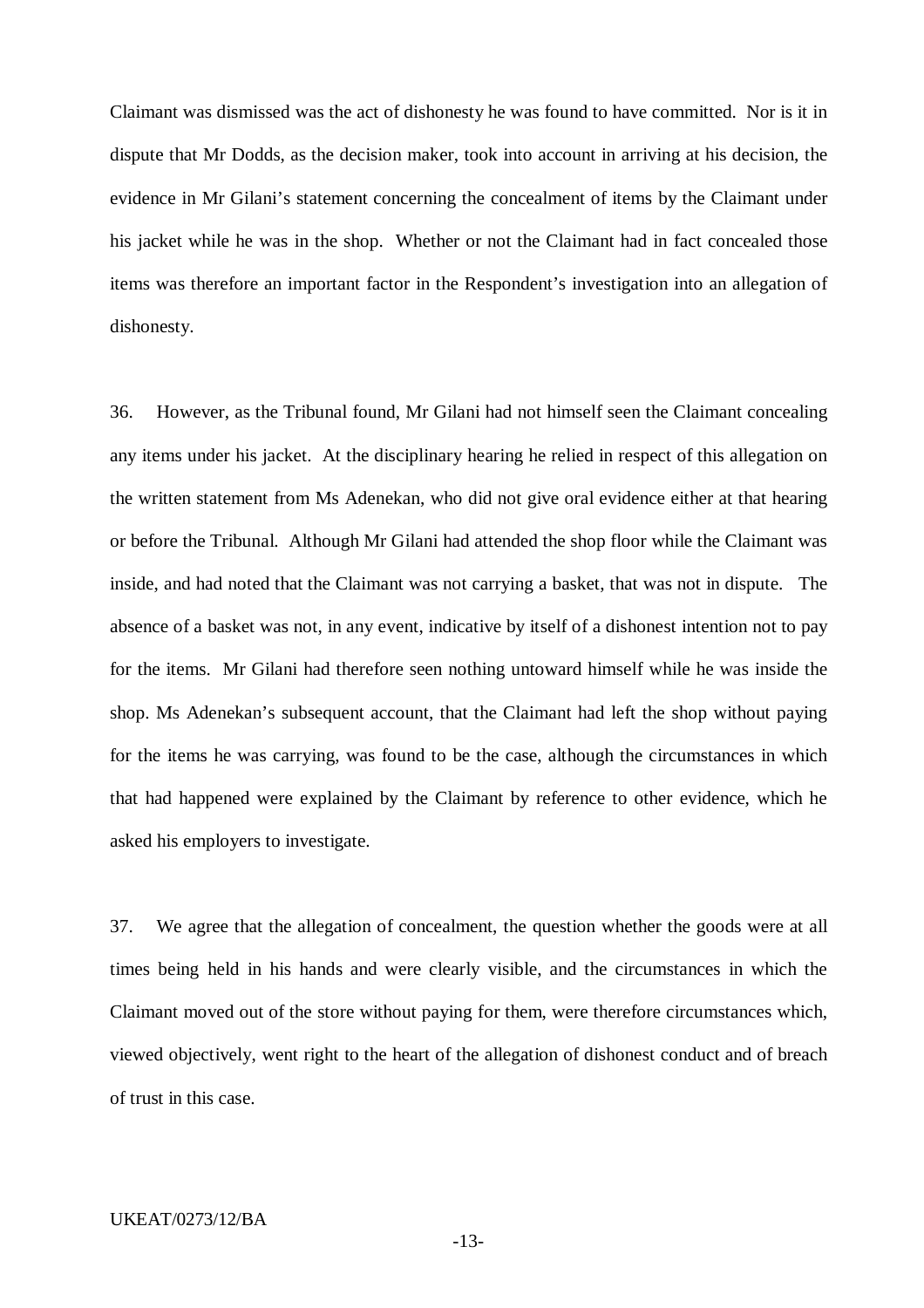38. We do not accept Mr Mehrzad's submission, that the allegation against this Claimant was of a relatively minor nature and did not therefore merit what he termed 'heightened scrutiny'. Comparisons between different acts of misconduct are not always helpful, because it is the context that is important. For an employee employed in a position of trust, as this Claimant was, an allegation of dishonestly taking goods from the premises where he works without paying for them, in breach of that trust, is always serious and will therefore require careful investigation. As was made clear in the case of **A v B**, that investigation should include evidence which might potentially be viewed as exculpatory, or as consistent with the innocent explanation that is offered. In our view this is particularly the case where the Respondents, who were required to investigate the matter after Nuance brought it to their attention, were investigating a serious allegation against their own employee, at a time when he was suspended from his employment.

39. In these circumstances the Employment Tribunal's findings at paragraph 25 are, in our judgment, unsustainable. Mr Gilani's evidence that the Claimant had no intention of paying for the items was based, at least in part, on the report to him from Ms Adenekan as to concealment, which was challenged and in respect of which the Claimant had asked his employers to make further inquiries. It is precisely because the statement from Ms Adenekan contradicted the Claimant's account that, viewed objectively, further inquiry by his employers, in particular as to potentially exculpatory evidence being referred to by the Claimant, was required. The shop assistants at the tills in Nuance could have confirmed both the Claimant's initial approach to a till, to queue and pay for the items, and the fact that the selected items were at all times visible in his hands and not concealed. The staff member, Lynette, could have confirmed both that she had beckoned the Claimant over to her, supporting the explanation offered by the Claimant for leaving the shop area in the first place, and the fact that he was openly holding the items in his hands.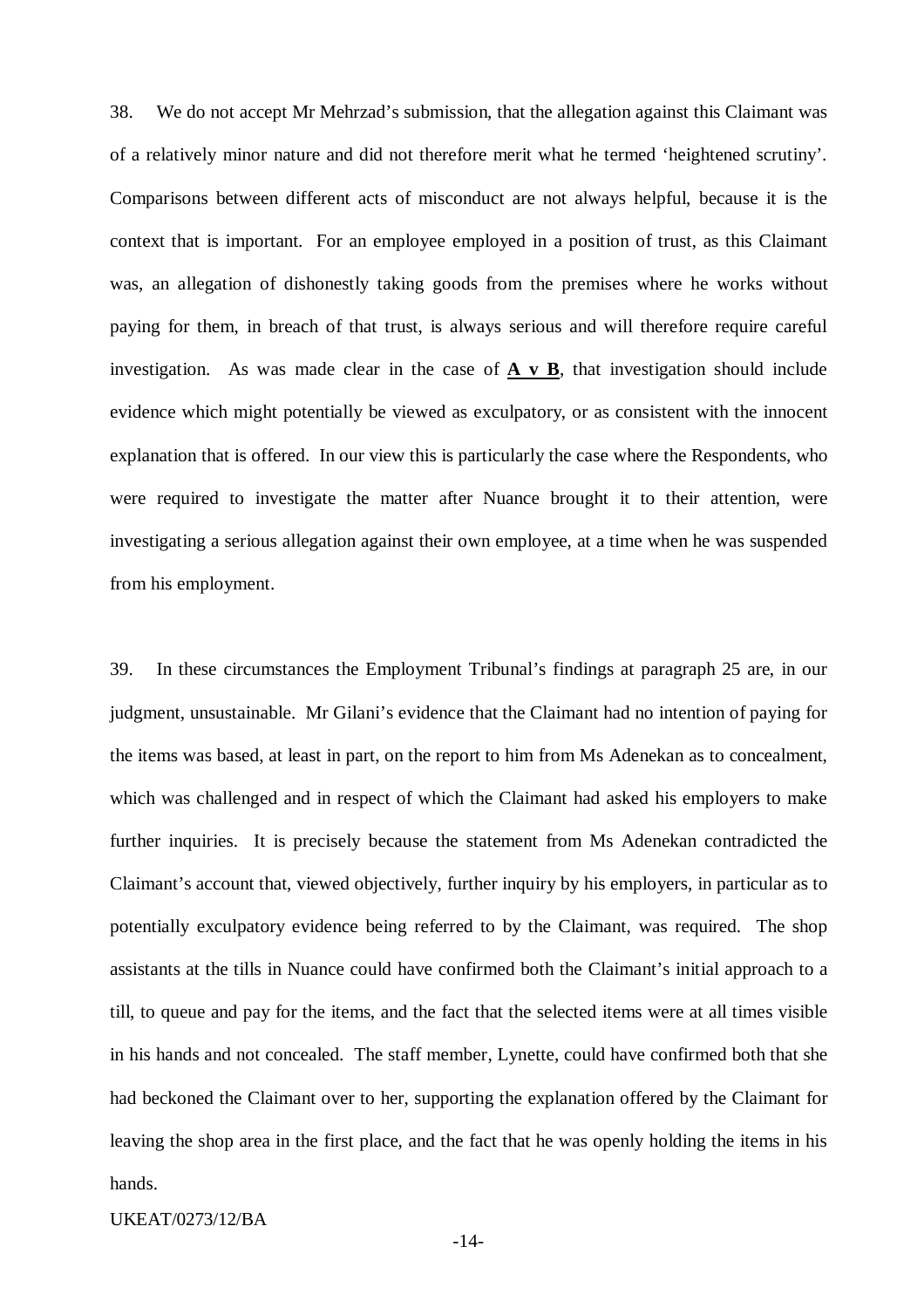40. In relation to the CCTV footage, it was accepted that there was no CCTV footage of the central area. We agree that, even if there was, it would have added nothing of value to the question of tile marks and boundaries, given the inspection of that area by both Mr Dodds and Mr Shields. However, CCTV footage of the Claimant's movements inside the store was likely, viewed objectively, to be of considerable assistance in relation to the allegation of concealment and therefore of dishonest conduct. This is surely one of its main purposes inside the store. It was potentially exculpatory evidence which could have supported this Claimant's oral account, and cast doubt on Miss Adenekan's written one, as to his conduct inside the store.

41. For these reasons we cannot accept Mr Mehrzad's submission that, even if these matters had been investigated, they would have made no difference to the outcome. It appears from the Tribunal's decision that the focus of the Respondent in this investigation was on the Claimant's reference to the lack of clear boundaries between the outlets. After their inspection of the area the Respondent rejected this suggestion as unreasonable, or as not credible, as they were entitled to. Ms Mallick makes no complaint about that. However, the boundary markings dispute was only one aspect of the dishonest conduct and breach of trust found to have occurred, and for which the Claimant was summarily dismissed. Further, the defects to which we have referred were not corrected on appeal.

UKEAT/0273/12/BA 42. For these reasons, notwithstanding the high hurdle that must be crossed in a challenge of the kind made in this appeal, we consider, in the particular circumstances of this case, that the Claimant has crossed it. On the facts found, the Tribunal's conclusion that the Respondent had formed a reasonable belief as to this Claimant's dishonesty and breach of trust on reasonable grounds, following a reasonable investigation, was unsustainable. We therefore allow the appeal. After hearing further submissions from both counsel we consider that this case will